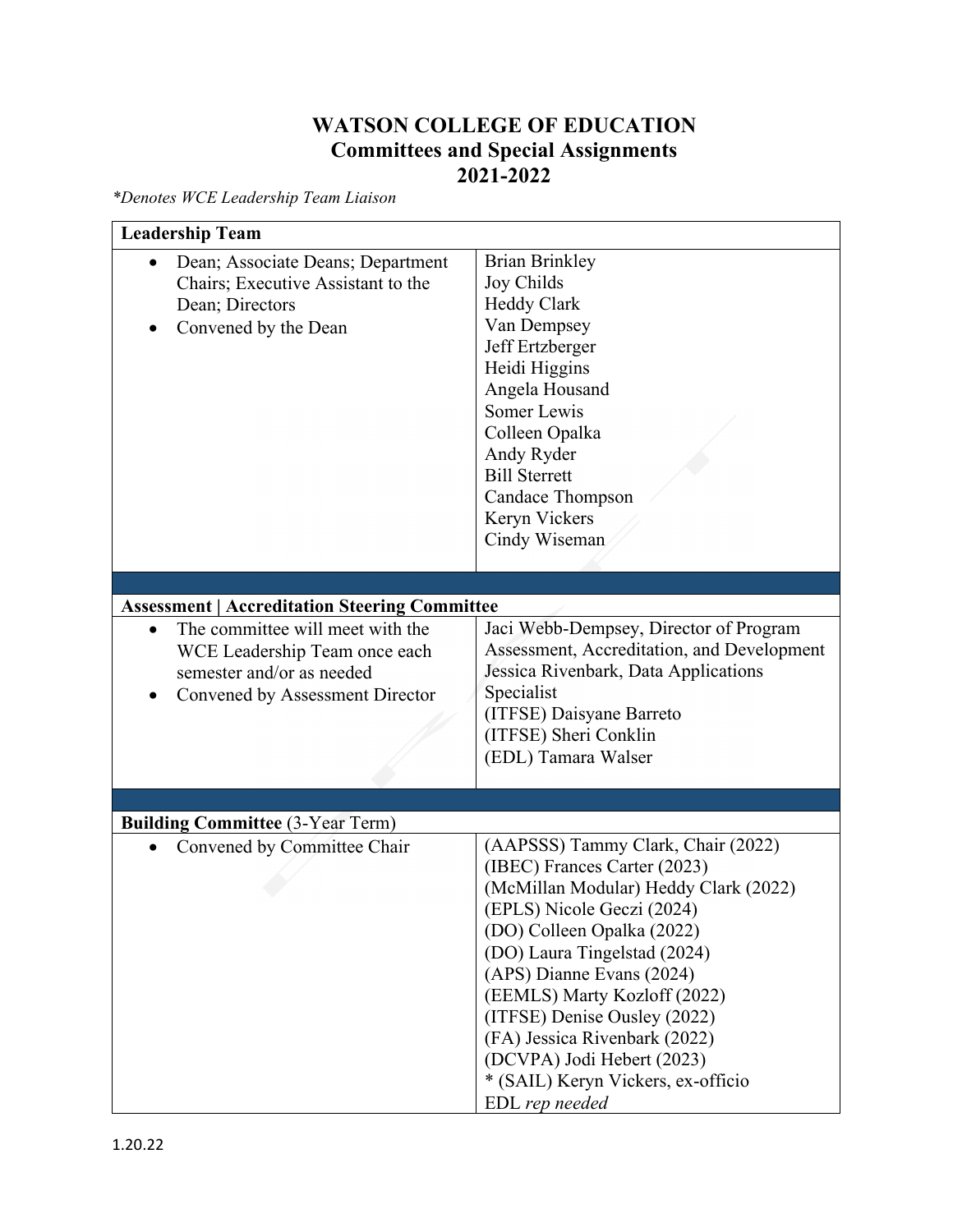| <b>Courtesy Committee</b>                                                                                                                                                                              |                                                                                                                                                                                                                                                                 |
|--------------------------------------------------------------------------------------------------------------------------------------------------------------------------------------------------------|-----------------------------------------------------------------------------------------------------------------------------------------------------------------------------------------------------------------------------------------------------------------|
| <b>Budget Manager; Business Office</b><br>$\bullet$<br>Admin Associate (pending); 1 Faculty<br>Member<br>Coordinated by the WCE Budget<br>٠                                                            | *Joy Childs<br>Dennis Kubasko                                                                                                                                                                                                                                   |
| Office                                                                                                                                                                                                 |                                                                                                                                                                                                                                                                 |
|                                                                                                                                                                                                        |                                                                                                                                                                                                                                                                 |
| Curriculum Committee (Chair selected by Dean, 3-year appointment)                                                                                                                                      |                                                                                                                                                                                                                                                                 |
| 3 faculty from EEMLS, 2 faculty from<br>$\bullet$<br>ITFSE and EDL with at least one<br>being tenured<br>Convened by the Committee Chair<br>$\bullet$<br>Associate Dean for Academic and               | (ITFSE) Angie Reid-Griffin (Year 2; 2023),<br>Chair<br>(ITFSE) Allen Lynn (Year 1; 2024)<br>(EDL) Wilson Okello (Year 3, 2022)                                                                                                                                  |
| Student Affairs, ex-officio                                                                                                                                                                            | (EDL) Marilyn Sheerer (Year 1; 2024)<br>(EEMLS) Chuck Jurich (Year 2; 2023)<br>(EEMLS) Jes Cardenas (Year 1; 2024)<br>(EEMLS) Sara Movahedazarhouligh (Year 1;<br>2024)<br>*Angela Housand, ex-officio                                                          |
|                                                                                                                                                                                                        |                                                                                                                                                                                                                                                                 |
|                                                                                                                                                                                                        |                                                                                                                                                                                                                                                                 |
| <b>Diversity Committee</b><br>2 representatives from EDL, ITFSE; 3<br>$\bullet$<br>representatives from EEMLS; 1<br>Center Director; 1 Leadership Team<br>member as ex-officio<br>Convened by the Dean | (EEMLS) Amy Senta, Chair<br>(EEMLS) James Stocker<br>(EEMLS) Martin Wasserberg<br>(ITFSE) Daisyane Barreto<br>(ITFSE) Angie Reid-Griffin<br>(EDL) Donna DeGennaro<br>(EDL) Denise Henning<br>(EDL) Steven Hooker<br>(EDL) Dar Mayweather<br>(DCVPA) Jodi Hebert |
|                                                                                                                                                                                                        |                                                                                                                                                                                                                                                                 |
| <b>Emergency Response Committee (3-year term)</b>                                                                                                                                                      |                                                                                                                                                                                                                                                                 |
| Membership will include a<br>$\bullet$<br>representative from each floor of the<br><b>Education Building</b>                                                                                           | *Brian Brinkley<br>MJ Giammaria (2022)<br>Tracy Hargrove (2022)                                                                                                                                                                                                 |
| Convened by the Committee Chair                                                                                                                                                                        | Kathy Fox (2022)                                                                                                                                                                                                                                                |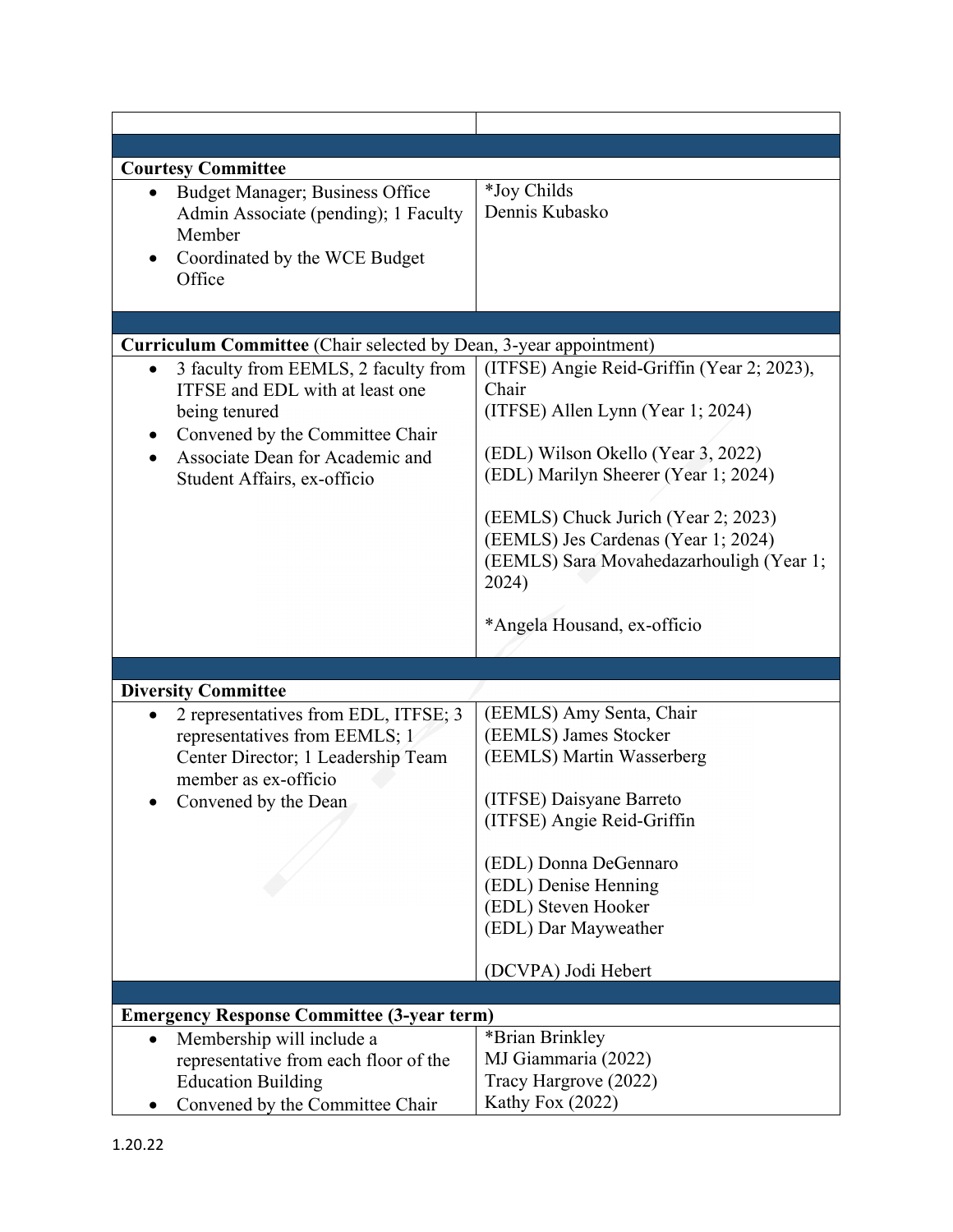|                                                                                                                                                                                              | Ray Pastore (2022)                                                                                                                                                                                                           |
|----------------------------------------------------------------------------------------------------------------------------------------------------------------------------------------------|------------------------------------------------------------------------------------------------------------------------------------------------------------------------------------------------------------------------------|
|                                                                                                                                                                                              | Colleen Opalka                                                                                                                                                                                                               |
| <b>Faculty Senate</b> $(2$ -Year term – elected)                                                                                                                                             |                                                                                                                                                                                                                              |
| <b>Educational Leadership</b>                                                                                                                                                                | Amy Garrett Dikkers (2022)<br>Yan Liu (2023)                                                                                                                                                                                 |
| Early Childhood, Elementary, Middle,<br>Literacy and Special Education                                                                                                                       | Karla Zaccor (2023)<br>Jim Stocker (2022)<br>Lynn Sikma (2023)                                                                                                                                                               |
| Instructional Technology, Foundations and<br>Secondary Education                                                                                                                             | Eleni Pappamihiel (Spring 2022)/Marta<br>Sánchez (2023)<br>Denise Ousley-Exum (2022)                                                                                                                                         |
|                                                                                                                                                                                              |                                                                                                                                                                                                                              |
| <b>Grade Appeal Committee (2-Year Term)</b>                                                                                                                                                  |                                                                                                                                                                                                                              |
| Committee shall consist of the<br>convening dean and five faculty<br>members                                                                                                                 | Populated on a case-by-case basis as appeals<br>and grievances are submitted                                                                                                                                                 |
|                                                                                                                                                                                              |                                                                                                                                                                                                                              |
| <b>International Committee</b>                                                                                                                                                               |                                                                                                                                                                                                                              |
| 2 representatives from EDL, ITFSE; 3<br>representatives from EEMLS; 1<br>Leadership Team member as ex-<br>officio<br><b>Associate Dean for Teacher Education</b><br>and Outreach, ex-officio | (ITFSE) Allen Lynn, Chair<br>(ITFSE) Denise Ousley<br>(EDL) Denise Henning<br>(EDL) Andy Ryder<br>(EEMLS) Hengameh Kermani<br>(EEMLS) Lou LaNunziata<br>(EEMLS) Amy Moody<br>(SAIL) Rep needed<br>*Bill Sterrett, ex-officio |
| Library/CMC Representative (3-Year Term)                                                                                                                                                     |                                                                                                                                                                                                                              |
| Instructional Technology, Foundations and<br><b>Secondary Education</b>                                                                                                                      | Vance Durrington (2022)                                                                                                                                                                                                      |
| <b>Educational Leadership</b>                                                                                                                                                                | Amy Garrett Dikkers (2023)                                                                                                                                                                                                   |
| Early Childhood, Elementary, Middle,<br>Literacy and Special Education                                                                                                                       | Amy Taylor (2023)                                                                                                                                                                                                            |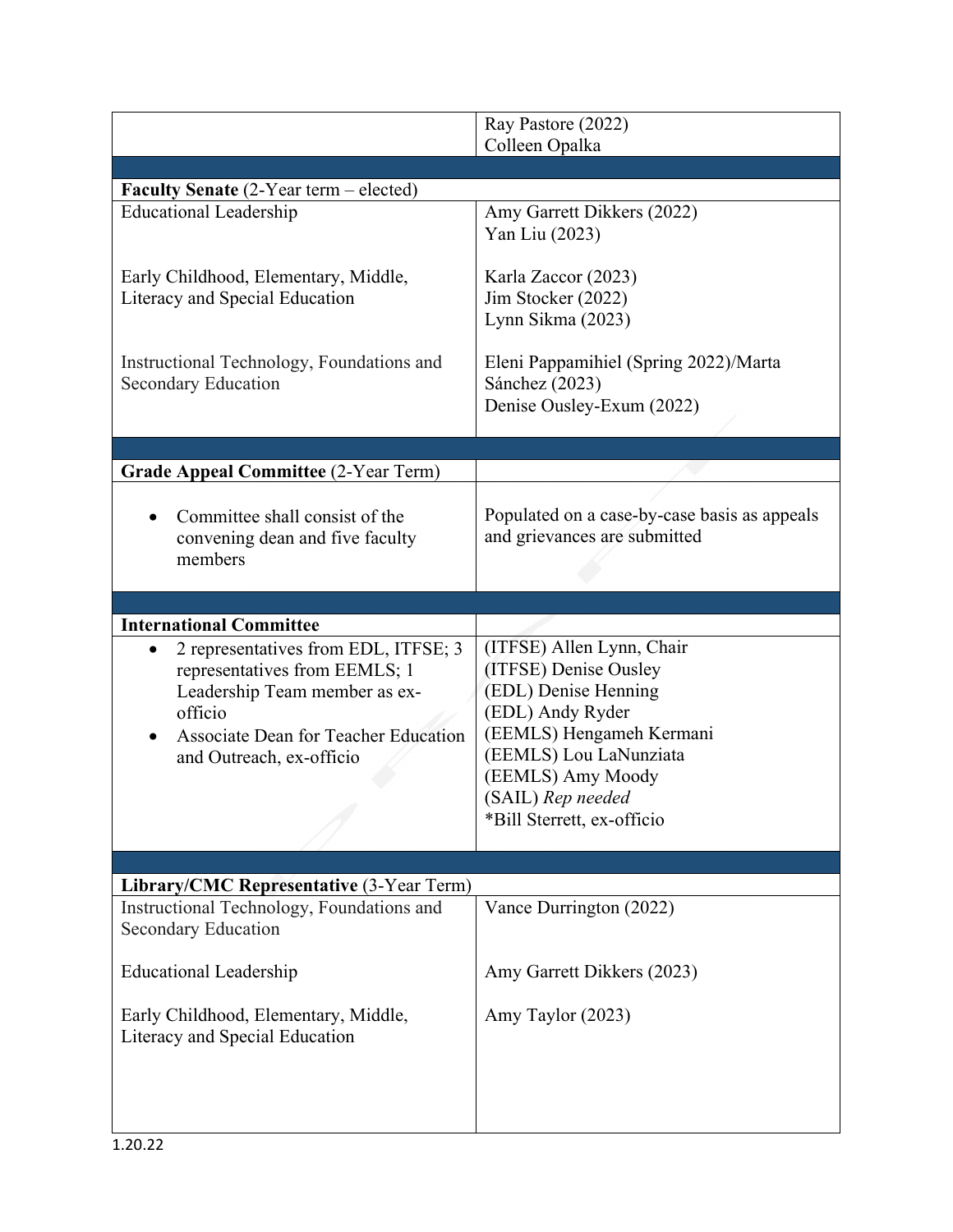| <b>PDS Advisory Board</b>                                                                                                                                                                                              |                                                                                                                                                                                                                                                                        |                                                                                                                                                                                                                                                                                                                                                                 |                                                                                                                                                                                                                                                                            |
|------------------------------------------------------------------------------------------------------------------------------------------------------------------------------------------------------------------------|------------------------------------------------------------------------------------------------------------------------------------------------------------------------------------------------------------------------------------------------------------------------|-----------------------------------------------------------------------------------------------------------------------------------------------------------------------------------------------------------------------------------------------------------------------------------------------------------------------------------------------------------------|----------------------------------------------------------------------------------------------------------------------------------------------------------------------------------------------------------------------------------------------------------------------------|
| Convened by the PDS Director<br><b>WCE Policy Committee (3-Year Term)</b><br>2 representatives from EDL, ITFSE; 3<br>representatives from EEMLS, 1<br>Leadership Team member as ex-<br>officio<br>Convened by the Dean |                                                                                                                                                                                                                                                                        | Kelly Batts (2019-2022)<br>Maria Madison (2020-2022)<br>Shelby Morge (2019-2022)<br>Kerry Robinson (2018-2023)<br>Maria Madison (2020-2022)<br>Laura Szech (2020-2023)<br>Cindy Wiseman (2020-2023)<br>Anita Brown (2020-2023)<br>Ex-Officio Members:<br>Jenn Knight<br><b>Bill Sterrett</b><br>Van Dempsey<br>Brian Brinkley (2023)<br><b>EEMLS</b> Rep Needed | Angie Reid-Griffin (2020-2022)<br>Sabrina Hill-Black (2020-2023)<br>*Somer Lewis, PDS Director<br>(ITFSE) Eleni Pappamihiel (2023)<br>(ITFSE) Robert Smith (2022)<br>(EEMLS) Hengameh Kermani (2024)<br>(EEMLS) Martin Wasserberg (2023)                                   |
|                                                                                                                                                                                                                        |                                                                                                                                                                                                                                                                        | *Angela Housand, Chair                                                                                                                                                                                                                                                                                                                                          | (EDL) Marilyn Sheerer (2023)<br>(EDL) Symphony Oxendine (2024)                                                                                                                                                                                                             |
|                                                                                                                                                                                                                        |                                                                                                                                                                                                                                                                        |                                                                                                                                                                                                                                                                                                                                                                 |                                                                                                                                                                                                                                                                            |
| <b>Graduate Program Coordinators</b>                                                                                                                                                                                   |                                                                                                                                                                                                                                                                        |                                                                                                                                                                                                                                                                                                                                                                 |                                                                                                                                                                                                                                                                            |
| Convened by the<br>$\bullet$<br><b>Associate Dean</b>                                                                                                                                                                  | Dr. Daisyane Barreto<br>Dr. Donna DeGennaro<br>Dr. James DeVita<br>Dr. Amy Garrett Dikkers<br>Dr. Tracy Hargrove<br>Dr. Denise Henning<br>Dr. Jeremy Hilburn<br>Dr. Steven Hooker<br>Dr. Brian Housand<br>Dr. Amelia Huelskamp<br>Dr. Daniel Johnson<br>Dr. Lynn Sikma |                                                                                                                                                                                                                                                                                                                                                                 | Dr. Meredith Jones<br>Dr. Charles Jurich<br>Dr. Hengameh Kermani<br>Dr. C. Allen Lynn<br>Dr. Kevin McClure<br>Dr. Carol McNulty<br>Dr. Shelby Morge<br>Dr. Symphony Oxendine<br>Dr. Eleni Pappamihiel<br>Dr. Raymond Pastore<br>Dr. Linwood Randolph<br>Dr. Kerry Robinson |

 $\Gamma$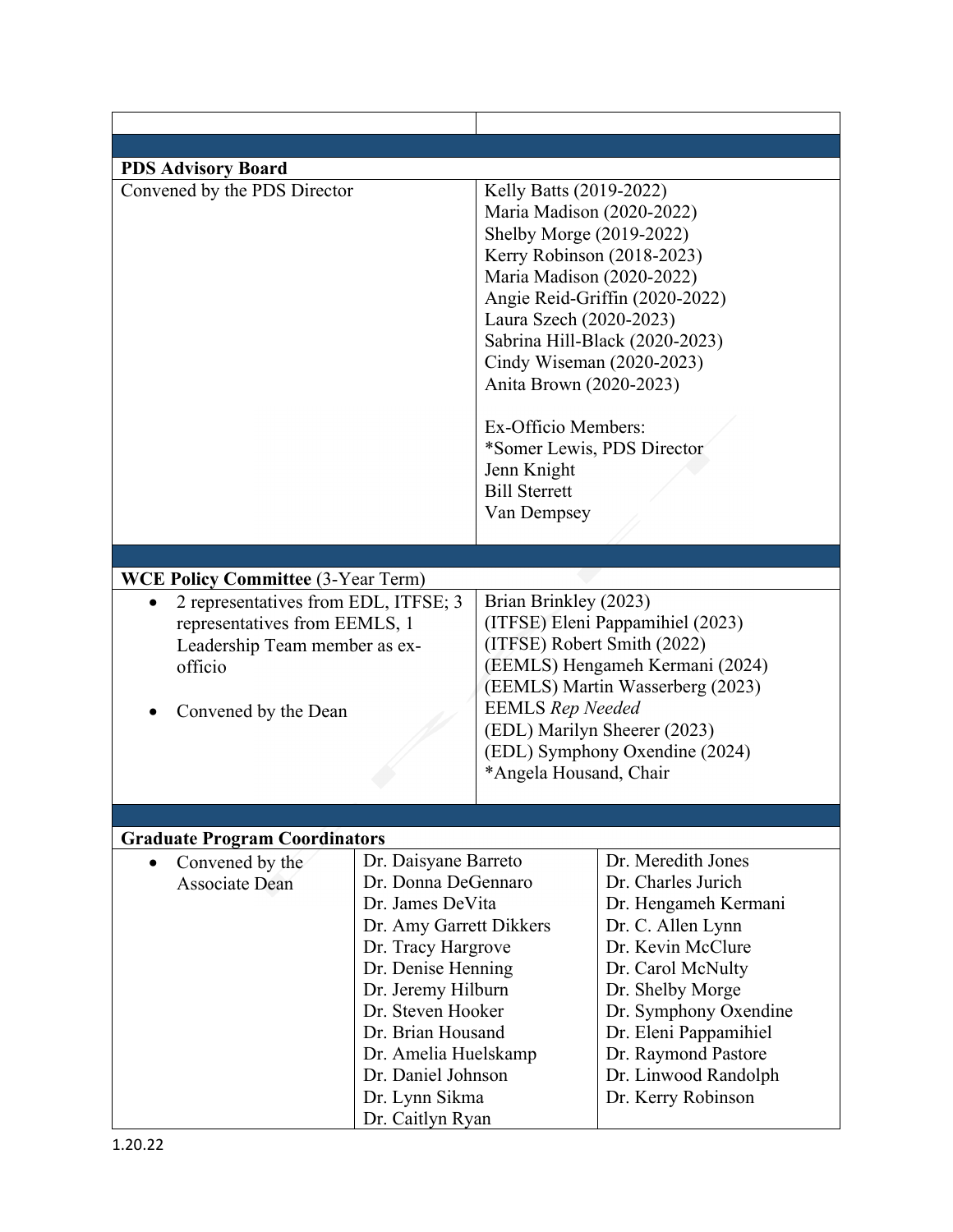|                                                                                                                                                                                                                                                            | Dr. Robert Smith<br>Dr. Tamara Walser<br>Dr. Martin Wasserberg |                                                                                                                                                                                                                                                                                                                                                                                                                                                                                                                                                |                                                                                                                                                                      |  |
|------------------------------------------------------------------------------------------------------------------------------------------------------------------------------------------------------------------------------------------------------------|----------------------------------------------------------------|------------------------------------------------------------------------------------------------------------------------------------------------------------------------------------------------------------------------------------------------------------------------------------------------------------------------------------------------------------------------------------------------------------------------------------------------------------------------------------------------------------------------------------------------|----------------------------------------------------------------------------------------------------------------------------------------------------------------------|--|
|                                                                                                                                                                                                                                                            |                                                                |                                                                                                                                                                                                                                                                                                                                                                                                                                                                                                                                                |                                                                                                                                                                      |  |
| <b>Staff Senate (2-Year Term)</b>                                                                                                                                                                                                                          |                                                                |                                                                                                                                                                                                                                                                                                                                                                                                                                                                                                                                                |                                                                                                                                                                      |  |
|                                                                                                                                                                                                                                                            |                                                                |                                                                                                                                                                                                                                                                                                                                                                                                                                                                                                                                                | Stephanie Glowa (2022)<br>Jessica Rivenbark (2022)                                                                                                                   |  |
|                                                                                                                                                                                                                                                            |                                                                |                                                                                                                                                                                                                                                                                                                                                                                                                                                                                                                                                |                                                                                                                                                                      |  |
| <b>Scholarship Committee</b> (2-Year Term – January to December)                                                                                                                                                                                           |                                                                |                                                                                                                                                                                                                                                                                                                                                                                                                                                                                                                                                |                                                                                                                                                                      |  |
| Convened by the Associate Dean                                                                                                                                                                                                                             |                                                                | Joy Childs – Business Officer                                                                                                                                                                                                                                                                                                                                                                                                                                                                                                                  | *Angela Housand, Associate Dean<br>Meredith Jones (December 2022)<br>Michele Parker (December 2022)<br>Robert Smith (December 2022)<br>Alex Chambers (December 2022) |  |
|                                                                                                                                                                                                                                                            |                                                                |                                                                                                                                                                                                                                                                                                                                                                                                                                                                                                                                                |                                                                                                                                                                      |  |
| <b>Teacher Education Council (Appointed by Chancellor)</b>                                                                                                                                                                                                 |                                                                |                                                                                                                                                                                                                                                                                                                                                                                                                                                                                                                                                |                                                                                                                                                                      |  |
| Convened by Committee Chair                                                                                                                                                                                                                                |                                                                | Antje Almeida (Chem/Biochem/CAS, 20-22)<br>Traci Bellas (EEMLS/WCE, 20-22)<br>Doug Engelman (Soc. & Crim/CAS, 21-23)<br>Cara Gray (HAHS/CHHS, 21-23)<br>Dan Johnson (Music/CAS, 13-22)<br>Dennis Kubasko, ITFSE/WCE, 21-23)<br>Bobby Garcia, Student Representative<br>Philip Sutton, Public School Administrator<br>Dorian Barnes, Public School Teacher<br>Van Dempsey - ex-officio<br>Heidi Higgins - ex-officio<br>Angela Housand - ex-officio<br>Andrew Ryder – ex-officio<br>Bill Sterrett – ex-officio<br>Candace Thompson - ex-officio |                                                                                                                                                                      |  |
| <b>Technology Committee (3-year Term)</b>                                                                                                                                                                                                                  |                                                                |                                                                                                                                                                                                                                                                                                                                                                                                                                                                                                                                                |                                                                                                                                                                      |  |
| Membership to include Director of Technology as the chair;<br>1 representative from ITFSE and EDL; 2 representatives<br>from EEMLS; a representative from the Outreach area<br>Members will have staggered terms<br>Convened by the Director of Technology |                                                                | <b>Brian Brinkley</b><br>*Jeff Ertzberger,<br>(2022)                                                                                                                                                                                                                                                                                                                                                                                                                                                                                           | Director of Technology<br>(ITFSE) Sheri Conklin                                                                                                                      |  |